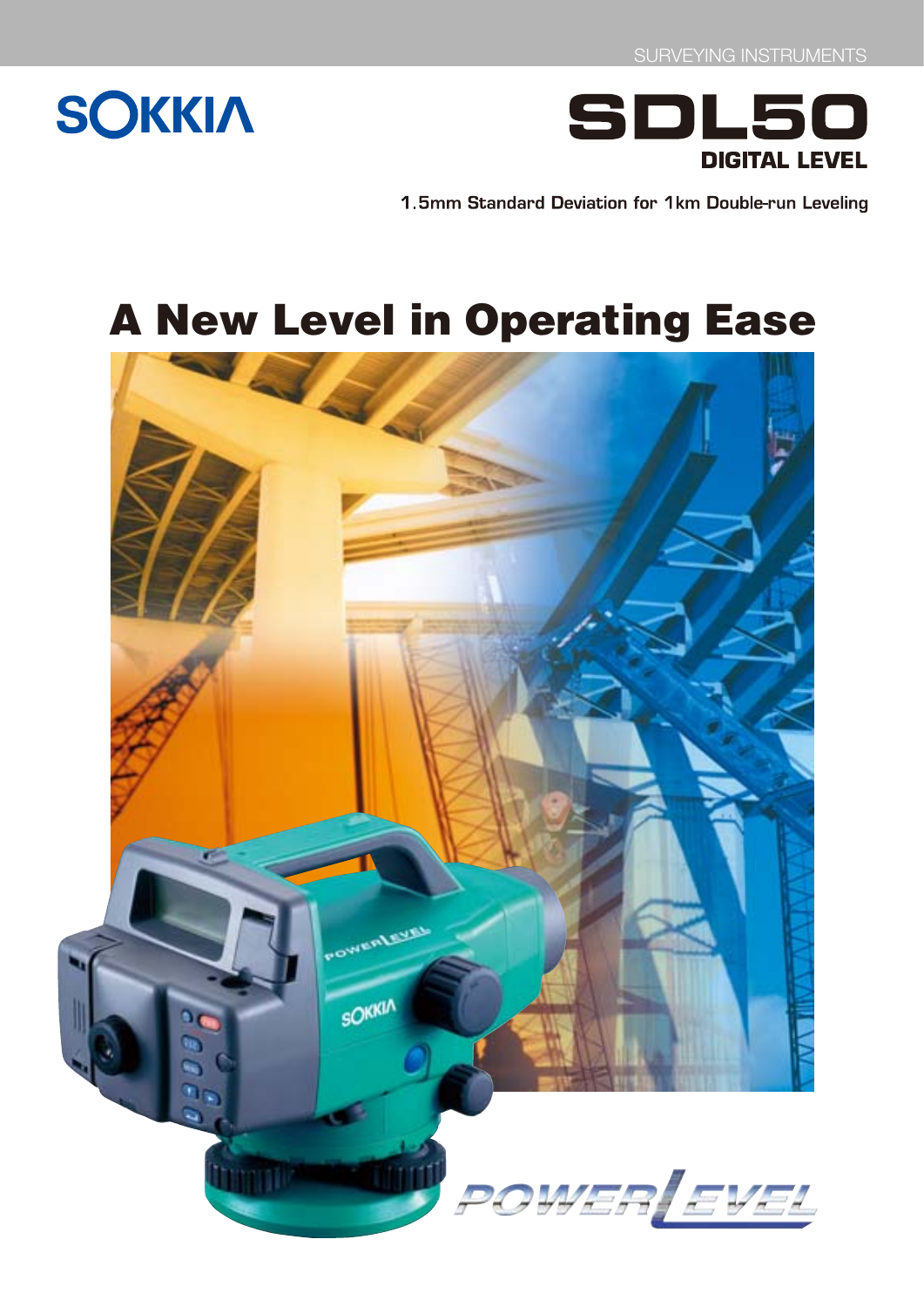# **Easy**

With the SDL50, taking measurements is remarkably simple. Just aim the telescope at the staff, adjust the focus, and press

a single key. The SDL50 measures the height and distance simultaneously.



# **Fast**

Measurement is completed in less than 3 seconds (single and repeat modes). Displays of measurement results and calculations of height differences are also carried out with remarkable speed. The SDL50 delivers unprecedented efficiency in completing all measurement tasks.

### **• Height Difference Measurement**

The SDL50 calculates and displays the height difference between backsight and foresight points. The backsight point

can be fixed, to permit successive calculations of multiple foresight heights.



# **No Need for a Calculator**

The SDL50 performs calculations that have normally required use of a pocket calculator. Also, measurement results can be conveniently stored in the internal memory.

## **Large-Capacity Internal Memory** Data on roughly 2,000 measurement points can be stored in the SDL50's internal memory.

The SDL50 can automatically compensate its tilt over a broad range of  $\pm 15'$ . Automatic compensation, a highly acclaimed feature of Sokkia's automatic levels, consistently enables outstandingly accurate measurements even in locations susceptible to broad temperature changes and strong vibrations.

Manual numerical input is also possible. Double-run level loops can be set up not only using point numbers but also by setting the attributes of backsight and foresight points. A maximum of 20 JOB files can be created. A utility program "SDL TOOL" is available to enable easy downloading of recorded data to a computer in readily applicable CSV format.



The SDL50 boasts excellent water resistance, and conforms with IPX4 (IEC 60529). The main unit is protected against water splashes from all directions. Sudden showers are no longer a reason to panic.

## **Wide-Ranging, Reliable Automatic Compensation**

## **Battery Interchangeable with Total Stations**

The SDL50 is powered by a BDC46A lithium-ion battery. It enables a continuous supply of power for 8.5 hours, and is fully compatible with the Series10 and Series30R total stations.

# **SDL50**

**Digital Level** 



# *"Digital" Makes MeasurementEasy, Accurate and Fast*

**• Elevation Measurement**

When the backsight elevation is entered, the SDL50 automatically calculates the foresight height. Calculation results can be stored in the internal memory.

### **• Setting-Out Measurement** The SDL50 can perform setting-out measurements in three ways: by height difference, elevation and horizontal distance.



# **Accurate**

Because it takes measurements automatically, the SDL50 enables accurate measurements by any operator, with no experience necessary. Automatic operation eliminates conventional errors arising from misreading or variant results

depending on the operator. Accuracy is outstanding: a standard deviation of only 1.5mm for 1km double-run leveling.

# **• Unique "RAB-Code" Staves**

The SDL50 employs Sokkia's uniquely designed "RAB-Code (RAndom Bi-directional Code)" staves. They provide superior accuracy in both height and distance measurement applications even where light and shade are uneven. The SDL50 can read the staff when it is positioned upside-down without